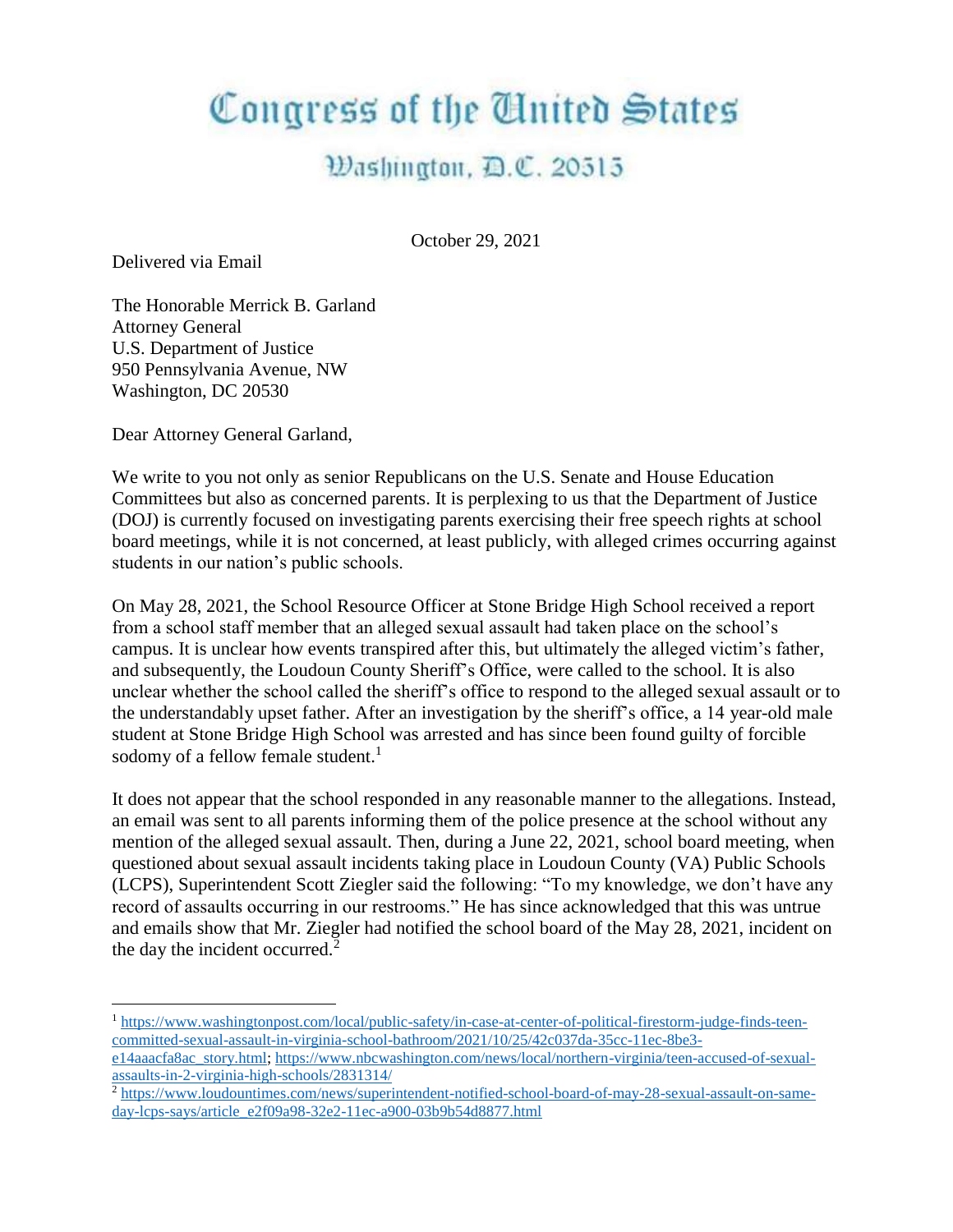Attorney General Garland October 29, 2021 Page 2

 $\overline{a}$ 

It was also reported that at some point Mr. Ziegler transferred the accused student to Broad Run High School. Tragically, the public has since learned that this same student allegedly committed yet another sexual assault on October 7, 2021. LCPS and Mr. Ziegler not only lied to the public but also failed to protect students from a heinous crime and failed to protect their right to equal access to education.

Title IX requires K-12 school districts to respond to allegations of sexual harassment and assault to ensure every student, regardless of sex, has equal access to education. It is our understanding that, historically, when enforcing Title IX, DOJ has applied the Department of Education's Title IX regulations. These regulations not only outline the procedures a school must take when an allegation is made, but also state that a school is in violation of Title IX when the school has failed to "respond promptly in a manner that is not deliberately indifferent." This means that in order to comply with Title IX, LCPS and Mr. Ziegler were under an obligation to respond promptly to the May 28 incident in a manner that is not "clearly unreasonable in light of the known circumstances."

According to the available evidence, neither LCPS nor Mr. Ziegler followed any of the procedures outlined in the Title IX regulations. For example, there is no known evidence that the victims were offered supportive measures. Instead, there is evidence that at least one of the victim's parents was arrested and painted as a "domestic terrorist." Further, the only known response that LCPS and Mr. Ziegler had was to conceal the original incident, transfer the accused student while known criminal charges were pending, and create the opportunity for another student to be assaulted. While it is for your office to determine whether these actions violate civil rights laws, the victims would undoubtedly have been spared indignity and trauma had LCPS and Mr. Ziegler acted reasonably by being truthful from the beginning and not transferring the accused student while criminal proceedings were pending.

On October 4, 2021, you announced that you had directed the Federal Bureau of Investigation (FBI) and the Offices of the U.S. Attorney to work with local law enforcement to establish "strategies for addressing [the] disturbing trend" of "intimidation and threats of violence against school board members, teachers, and workers in our nation's public schools." We can all agree that intimidation and threats of violence have no place in our nation's schools. However, this historic overreach of power was in response to a letter to President Biden from the National School Boards Association (NSBA). That letter was an attempt by NSBA to use the parent of one of these sexual assault victims as their poster child for their disturbing definition of a "domestic terrorist."<sup>3</sup> We have since learned that this parent was not only protecting his own child but all the children who attend LCPS. Moreover, NSBA has since apologized for issuing the letter.<sup>4</sup> Therefore, it is time for DOJ to focus on ensuring LCPS is not concealing incidents of rape instead of legitimizing NSBA's claims that concerned parents are "domestic terrorists."

<sup>3</sup> [https://nsba.org/-/media/NSBA/File/nsba-letter-to-president-biden-concerning-threats-to-public-schools-and](https://nsba.org/-/media/NSBA/File/nsba-letter-to-president-biden-concerning-threats-to-public-schools-and-school-board-members-92921.pdf?utm_source=newsletter&utm_medium=email&utm_campaign=newsletter_axiosam&stream=topt)[school-board-members-](https://nsba.org/-/media/NSBA/File/nsba-letter-to-president-biden-concerning-threats-to-public-schools-and-school-board-members-92921.pdf?utm_source=newsletter&utm_medium=email&utm_campaign=newsletter_axiosam&stream=topt)

[<sup>92921.</sup>pdf?utm\\_source=newsletter&utm\\_medium=email&utm\\_campaign=newsletter\\_axiosam&stream=topt](https://nsba.org/-/media/NSBA/File/nsba-letter-to-president-biden-concerning-threats-to-public-schools-and-school-board-members-92921.pdf?utm_source=newsletter&utm_medium=email&utm_campaign=newsletter_axiosam&stream=topt) <sup>4</sup> [https://www.edweek.org/policy-politics/national-school-board-groups-apology-for-domestic-terrorism-letter-may](https://www.edweek.org/policy-politics/national-school-board-groups-apology-for-domestic-terrorism-letter-may-not-quell-uproar/2021/10)[not-quell-uproar/2021/10](https://www.edweek.org/policy-politics/national-school-board-groups-apology-for-domestic-terrorism-letter-may-not-quell-uproar/2021/10)